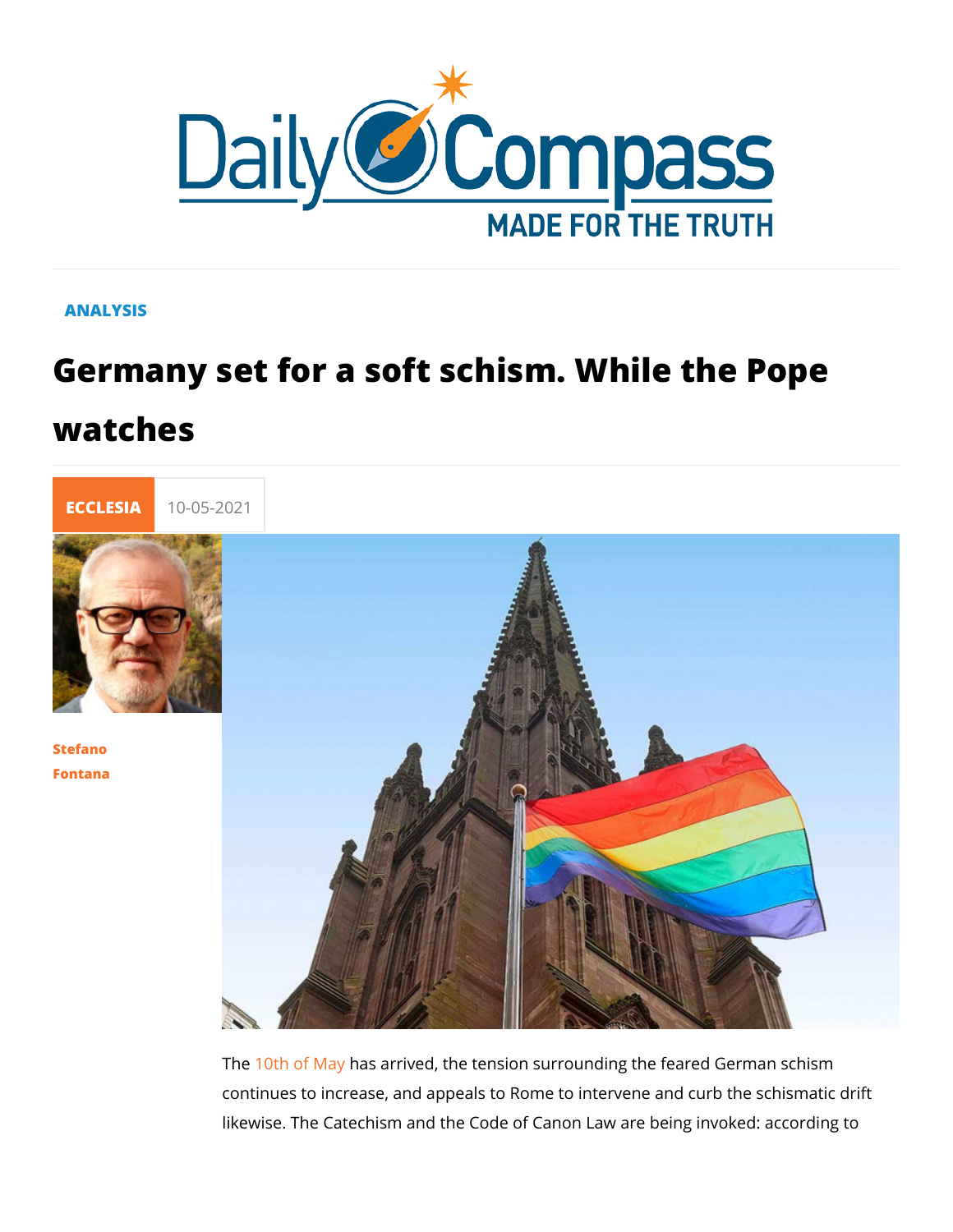them a schism occurs when a particular Church is no longer in communion with the Pope. The notion of schism is in itself very clear on paper, but is it still clear in reality today? The answer is no: what a schism is and when a particular Church falls into it is a rather hazy question. A few observations on this haziness will perhaps help us to understand how the German question will end up after May 10.

**We can start with the less demanding** but equally significant aspect. Fairly reliable information from various sources says that Francis was not very happy with the publication of the *Responsum* of the Congregation for the Doctrine of the Faith that rejected the blessing of homosexual couples in church. Of course, these may simply be rumours, but the weakness of the final sentence regarding the Pope's approval - "the Holy Father has been informed and has given his assent" – would seem to confirm this. There must have been some tension in the Vatican Palaces, and then a sentence of approval by the pope with little authoritative value was chosen. After all, if we assume the principle of consistency, even in a pontificate that often contradicts itself, the position expressed several times by Francis on the problem of homosexuality would lead us to expect approval of the blessing of couples in church rather than its prohibition.

**Then there is the question of the doctrinal competence** of the Bishops' Conferences. We know that Ratzinger denied such competence. Already in the first interview with Vittorio Messori in 1984 he had clearly stated that the Conferences only have an organisational function and have no theological significance. However, Francis has affirmed - not in ordinary interviews but in no less than two authoritative documents - that we must move towards a doctrinal competence of the Bishops' Conferences. For the record, the two documents in question are the exhortations *Evangelii Gaudium* and *Amoris laetitia*.

**Now, it would seem rather strange that the Pope**, who wishes to decentralise doctrinal competences, should then block the processes desired by those Bishops' Conferences, as is the case in Germany. To further complicate matters - but, as we shall see later, also to clarify them, all things considered - there was the official distancing of the German Bishops' Conference from the event of May 10, from which it dissociated itself. Therefore, the pope does not need to intervene against decisions of the Bishops' Conference because the latter has not officially taken any, so he can avoid making explicit his contradiction with what he has said about their doctrinal competence. The German bishops, for their part, who started the dangerous journey with a great "clangour of cymbals", are now withdrawing the hand that threw the stone, but do not